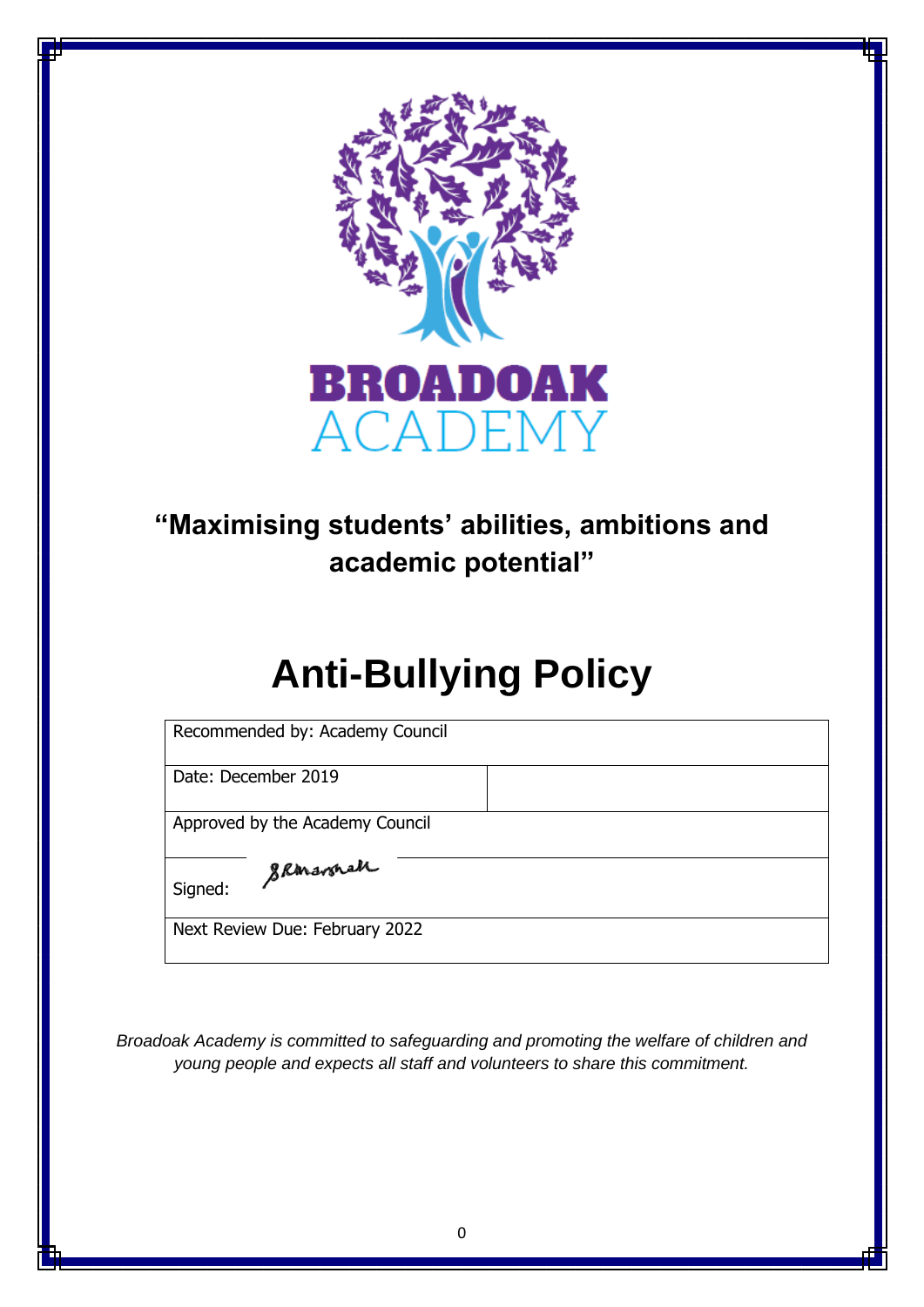# **Rationale:**

At Broadoak Academy, we aim to create a secure, focused and calm learning environment within a culture of tolerance and support for each other. We agree with the DfE which says students "will learn best in a safe and calm environment that is free from disruption and in which education is the primary focus" (Preventing and Tackling Bullying, 2014), This policy recognises that bullying can occur and seeks to ensure that everyone in the academy can recognise it when it takes place, and deal with it in a consistent, fair and effective manner.

# **Aims:**

• To provide a clear definition of bullying.

• To create a safe environment in which all members of the academy community can talk openly about bullying.

• To develop a whole academy approach to identifying, investigating and dealing with incidents of bullying.

• To safeguard students who have experienced bullying and identify support for them

• To promote preventative strategies, in particular through curriculum opportunities, to raise awareness of bullying and develop empathy and the management of feelings.

• To ensure the academy meets its statutory duties as outlined in the Equality Act (2010) to eliminate unlawful discrimination, harassment and victimisation.

# **Definition of bullying**:

Bullying may be defined as 'behaviour by an individual or group, repeated over time, that intentionally hurts another individual or group either physically or emotionally.' (Preventing and Tackling Bullying, 2017). This means that unpleasant or unkind behaviour which occurs once, or happens in a short period of time, will not be identified as bullying and will be dealt with in line with our Behaviour Policy. We recognise the importance of dealing with these types of incidents which, if unchallenged, could turn into bullying (i.e. repeated over time). Sometimes friends fall out and this can be perceived as bullying, especially if it happens a lot. Friends often share information which can be used in an argument and this can be even more upsetting.

In Preventing and Tackling Bullying (2014) the DfE states that "bullying involves an imbalance of power between the perpetrator and the victim." When friends fall out, we will work with the students and parents/carers to establish what has happened and for how long. The acronym STOP (Several Times On Purpose) is used to help students understand the difference between bullying and unkind behaviour, arguments between friends or falling out in class.

At Broadoak, we recognise that bullying can take many forms:

• Physical e.g. hitting, punching, pinching, taking someone's belongings.

• Verbal e.g. name calling, insulting, spreading stories, referring to someone's disability in a negative way.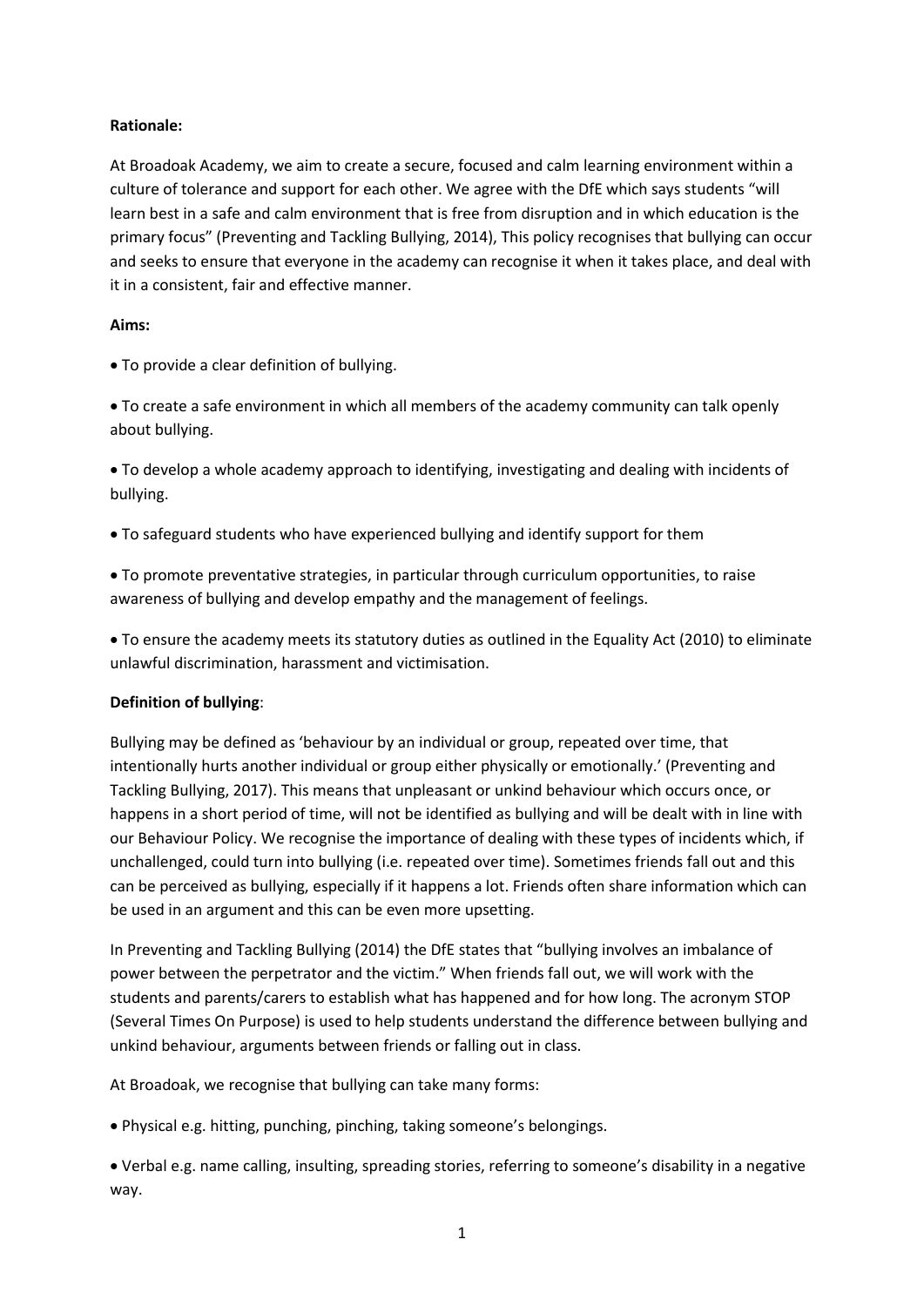- Emotional e.g. exclusion from a group, ridiculing, humiliating.
- Racist e.g. taunts, gestures, inappropriate comments about race or religion.
- Sexual e.g. unwanted physical contact, sexist comments or abuse.
- Homophobic e.g. spreading rumours, name calling, homophobic comments.

• Cyber e.g. use of ICT (such as social media sites like Instagram or Facebook) to spread rumours, call people names, send inappropriate messages or images.

# **Reporting incidents of bullying**:

We encourage all students to report bullying if they themselves are the victims or if they notice other students being bullied. They can report a case of bullying to any adult in the academy or to one of our Student Anti-Bullying Ambassadors. We ask that all parents/carers report any bullying concerns to either their child's Tutor or Head of Year. In all cases, the procedures outlined below will then be followed.

# **Procedures for reporting and responding to bullying incidents**:

Allegations of bullying will be taken seriously by all staff and dealt with quickly and impartially.

1. Allegations of bullying will be reported to the Year Leader who will be responsible for ensuring the allegations are investigated and appropriate interventions/actions taken.

2. The Year Leader (or another appropriate member of staff e.g. a tutor) will speak to all of the students involved individually, starting initially with the victim of bullying, and take statements. They will seek to find out:

- What occurred.
- Names of those responsible for any bullying behaviour and any possible witnesses.

• When and where the bullying took place (in a classroom, at break or lunch, online, on the way home from school)

• How long and how often the bullying has happened.

3. Appropriate action will be taken, dependent upon the scale and frequency of the bullying. The Year Leader will discuss the consequences with their link Senior Leader in line with the behaviour policy. A verbal warning, student contracts, Inclusion Base referrals, a withdrawal of social times and external exclusions are options which could all be considered depending on the nature of the case. We may involve the police in these incidents if we feel that a criminal offence may have been committed, for example under the Malicious Communications Act 1988 and the Communication Act 2003.

This will be recorded as a bullying incident on the student/s' behaviour record/s. It will also be recorded in the contact log of the victim.

4. Restorative justice approaches may be used between the victim and perpetrators, dependent upon the individual case and the wishes of the victim.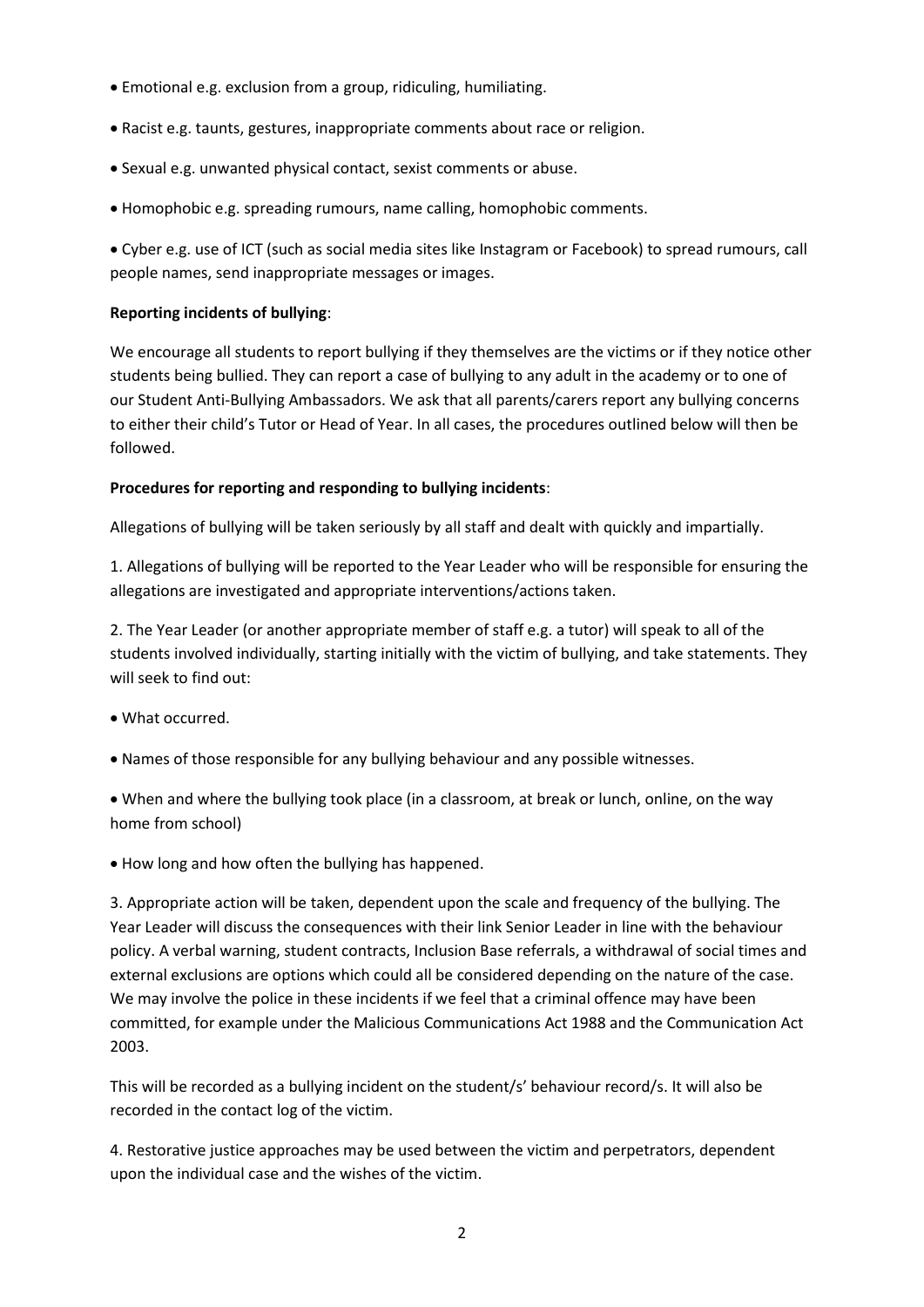5. Parents of all parties will be contacted and informed of the incident and outcomes.

6. Support will be offered to the victim (usually a referral to a Student and/or Staff Anti-Bullying Ambassador) and it may also be considered appropriate to offer support to the bully/ies, to ensure that such behaviour does not happen again.

7. If the bullying continues, more serious sanctions will be applied in line with the Behaviour Policy. Parents/carers of the bully/ies will be invited to the academy for a meeting with the Year Leader.

Further incidents will require a meeting between parents/carers and a member of the Academy Leadership Team (ALT). This means that investigations have to take place before we implement any sanctions. Parents/carers of any alleged victims will need to be reassured that students will be spoken to quickly and actions taken to keep everyone safe until the investigation completed.

Referring back to the earlier definition of bullying as action 'repeated over time', staff, students and parents/carers should be alert to possible signs of bullying so that they can offer support in a proactive manner, rather than waiting for a student to make a disclosure. The possible signs could include:

- Unwilling to come to school
- Truancy
- Becomes withdrawn or anxious
- Poor sleeping patterns
- Has possessions which are damaged or 'go missing'
- Has unexplained cuts or bruises
- Becomes aggressive or disruptive
- Stops eating
- Starts bullying others e.g. siblings, or younger students
- Starts stammering
- Is reluctant to use the Internet or becomes nervous when receiving text messages.

Assemblies are used to promote the academy as a community in which students and staff work together in a mutually supportive environment. Some assemblies deal specifically with anti-bullying or elements of bullying behaviour.

Within the PSHCE curriculum, articulated by the nationally recognised 'Jigsaw' programme, students are encouraged to develop the skills of empathy and managing emotions. Lessons which deal with relationships, managing conflict, stereotyping and discrimination encourage students to reflect on how bullying may happen. There are also specific lessons delivered about bullying and abuse in relationships. E Safety lessons within PSHCE and the ICT curriculum address issues regarding cyber bullying.

#### **Support for students:**